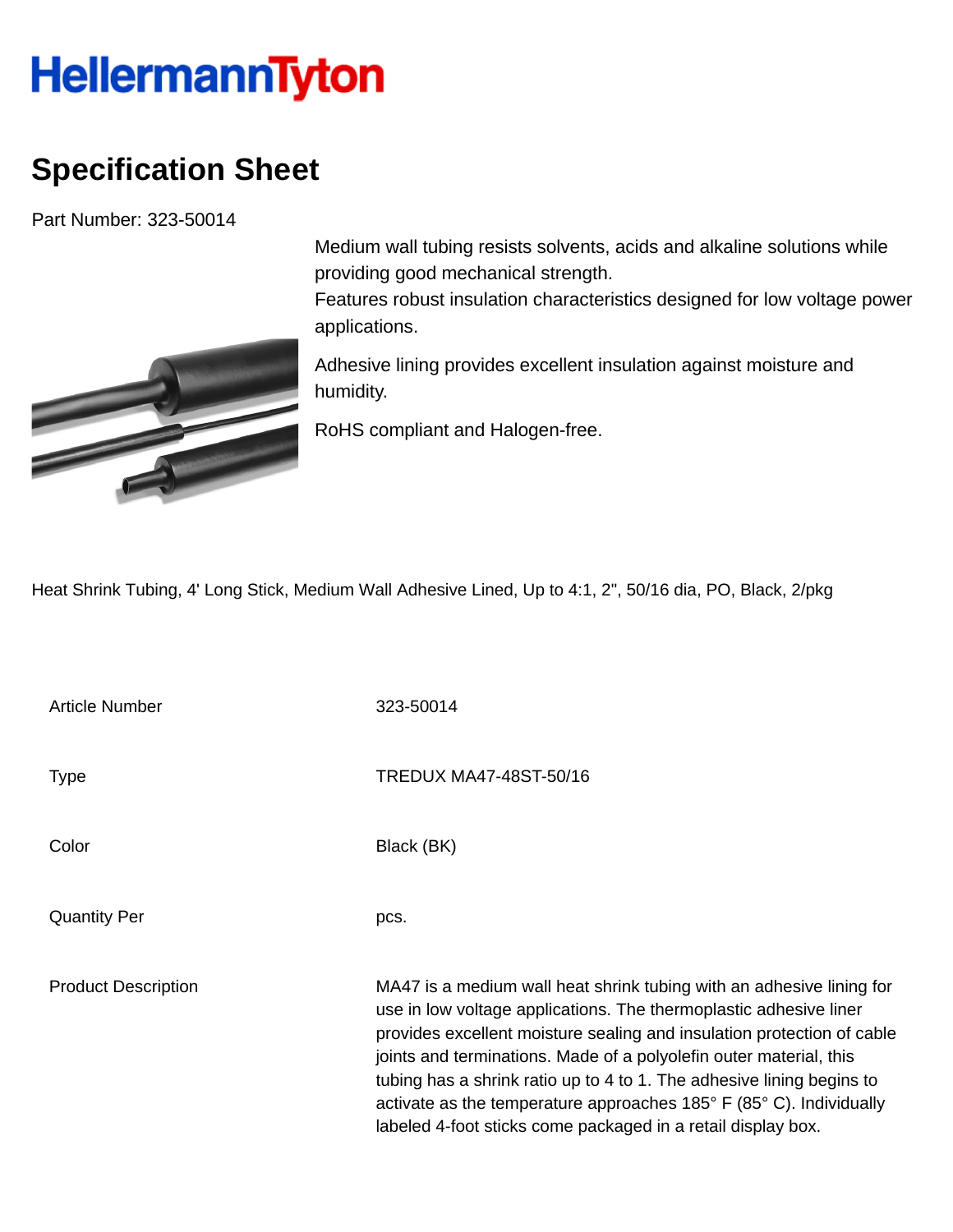| <b>Short Description</b>     | Heat Shrink Tubing, 4' Long Stick, Medium Wall Adhesive Lined, Up<br>to 4:1, 2", 50/16 dia, PO, Black, 2/pkg |
|------------------------------|--------------------------------------------------------------------------------------------------------------|
| <b>Global Part Name</b>      | TREDUX MA47-48ST-50/16-PO-X-BK                                                                               |
| Length L (Imperial)          | 4.0                                                                                                          |
| Length L (Metric)            | 1.0                                                                                                          |
| Voltage Range                | Low voltage                                                                                                  |
| Variant                      | Medium-Wall                                                                                                  |
| Nominal Diameter (Imperial)  | $\overline{2}$                                                                                               |
| Nominal Diameter (Metric)    | 50                                                                                                           |
| Wall Thickness WT (Imperial) | .1                                                                                                           |
| Wall Thickness WT (Metric)   | 2.7                                                                                                          |
|                              |                                                                                                              |
| Material                     | Polyolefin, cross-linked (PO-X)                                                                              |
| <b>Material Shortcut</b>     | PO-X                                                                                                         |
| Adhesive                     | Hot melt adhesive                                                                                            |
| Flammability                 | Not flame retardant                                                                                          |